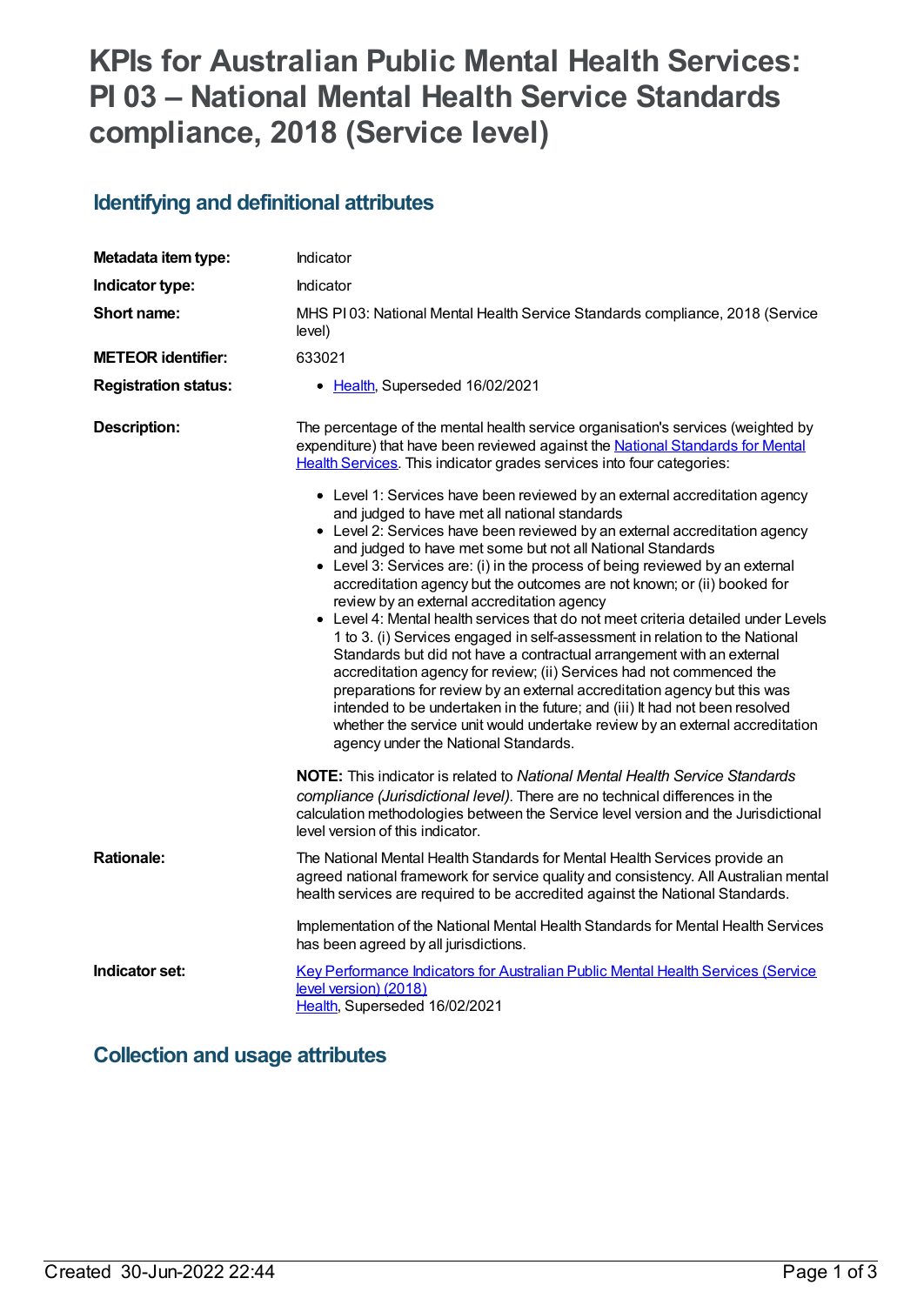#### **Computation description:** Coverage/Scope:

| All specialised public mental health services, with the following exceptions: |  |  |
|-------------------------------------------------------------------------------|--|--|

aged care residential services subject to AustralianGovernment residential aged care reporting and service standards requirements.

Methodology:

|                     | • Recurrent costs include costs directly attributable to specialised mental health<br>services plus a proportional share of overhead costs (indirect expenditure).<br>Cost data for this indicator are based on gross recurrent expenditure as<br>compiled by state/territory data providers according to the specifications of<br>the Mental health establishments National minimum data set. As such, it is<br>subject to the concepts, definitions and costing methodology developed for<br>the NMDS.<br>• Expenditure on service units reaching each of the four levels are to be<br>summed when calculating numerator. |
|---------------------|-----------------------------------------------------------------------------------------------------------------------------------------------------------------------------------------------------------------------------------------------------------------------------------------------------------------------------------------------------------------------------------------------------------------------------------------------------------------------------------------------------------------------------------------------------------------------------------------------------------------------------|
| <b>Computation:</b> | (Numerator $\div$ Denominator) x 100                                                                                                                                                                                                                                                                                                                                                                                                                                                                                                                                                                                        |
|                     | Calculated separately for each level                                                                                                                                                                                                                                                                                                                                                                                                                                                                                                                                                                                        |
| <b>Numerator:</b>   | Total expenditure by mental health service organisations on specialised public<br>mental health services that meet the definition of level X, where X is the level at<br>which the indicator is being measured (either Level 1, Level 2, Level 3 or Level 4).                                                                                                                                                                                                                                                                                                                                                               |
| Denominator:        | Total mental health service organisation expenditure on specialised public mental<br>health services.                                                                                                                                                                                                                                                                                                                                                                                                                                                                                                                       |
| Comments:           | • Mapping of levels to Mental health establishments NMDS codes as follows:<br>Level 1: MHE code 1; Level 2: MHE codes 2; Level 3: MHE codes 3-4; Level<br>$4:$ MHE codes 5-7.<br>Expenditure for services that meet MHE Code 8 should be excluded from the<br>calculation of this indicator.                                                                                                                                                                                                                                                                                                                                |

### **Representational attributes**

| <b>Representation class:</b> | Proportion   |
|------------------------------|--------------|
| Data type:                   | Real         |
| Unit of measure:             | Service type |
| Format:                      | N[NN].N      |

### **Indicator conceptual framework**

| <b>Framework and</b> | Appropriate |
|----------------------|-------------|
| dimensions:          |             |
|                      | Capable     |

#### **Accountability attributes**

| Benchmark:                                         | Levels at which the indicator can be useful for benchmarking:                                                                                                                                                                                                                                                                                      |  |
|----------------------------------------------------|----------------------------------------------------------------------------------------------------------------------------------------------------------------------------------------------------------------------------------------------------------------------------------------------------------------------------------------------------|--|
|                                                    | • mental health service organisations<br>• regional group of services<br>• state/territory.                                                                                                                                                                                                                                                        |  |
| Further data development /<br>collection required: | This indicator can be accurately constructed using the Mental Health<br>Establishments NMDS. This is based on the method used to track services<br>developed for the previous National Standards for Mental Health Services (1996).<br>This method will be used until a new approach is developed and implemented in<br>national data collections. |  |